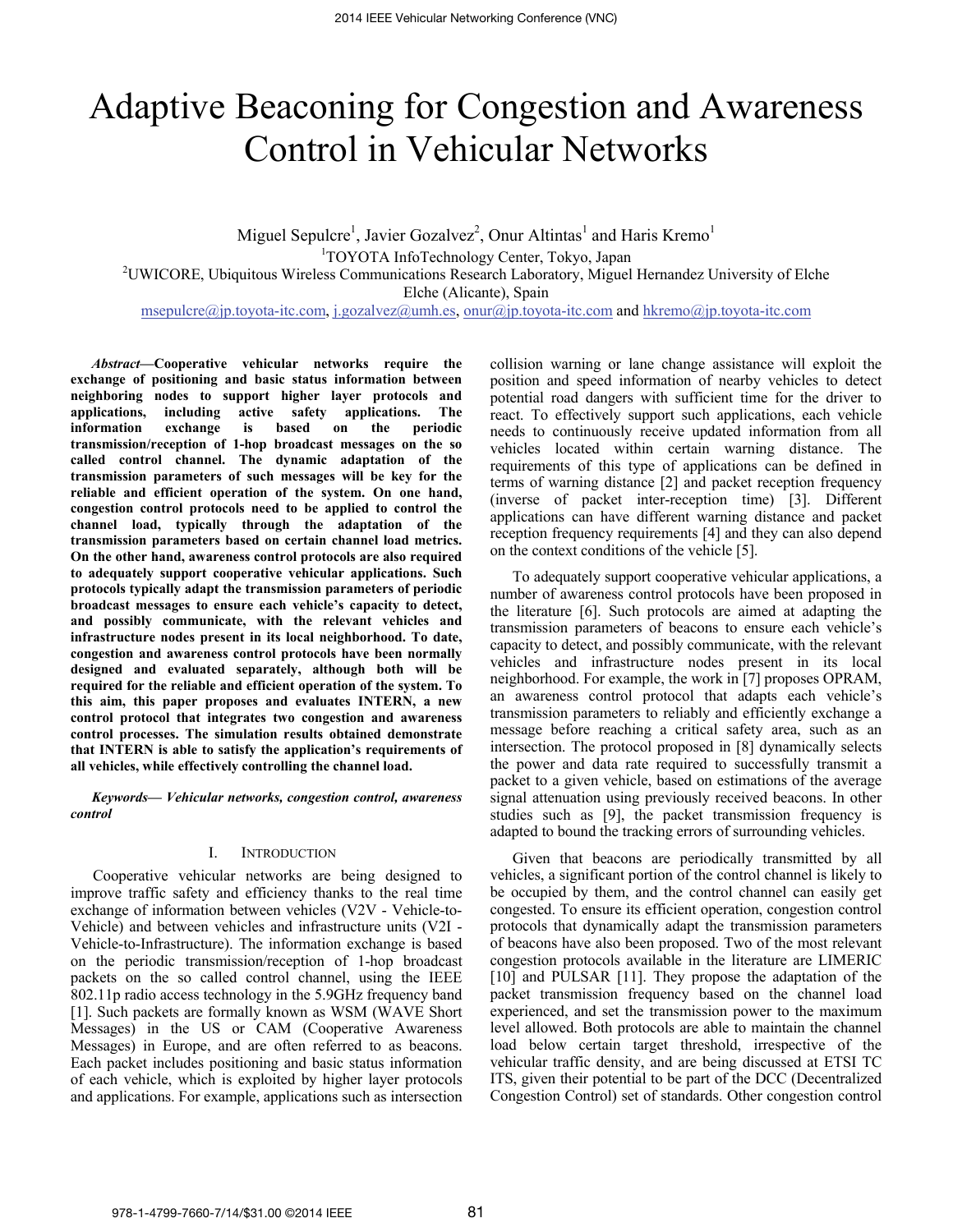approaches are also available in the literature. For example, in [12] the transmission power of each vehicle is calculated based on the number of neighboring vehicles detected and other metrics such as the estimated carrier sensing range. Other studies propose sensing the wireless channel and reducing the transmission power when a channel load threshold is exceeded [13], or when the number of messages in the MAC queue is above certain maximum level [14].

Congestion and awareness control protocols have been typically designed to achieve fairness. Local fairness is achieved when neighboring nodes present similar performance/configuration. Global fairness is achieved when the minimum performance/configuration of the network is maximized [11], i.e. when the performance/configuration of the vehicle under the most adverse conditions is maximized. Congestion control protocols have been therefore designed to provide fairness in terms of channel load and transmission parameters. However, awareness control protocols should be able to provide fairness at the application level, i.e. fairness in terms of application's effectiveness.

To date, congestion and awareness control protocols have been normally designed and evaluated separately, although both will be required for the reliable and efficient operation of the system. For example, in a highway scenario with a traffic jam in one direction of driving and free-flow conditions in the other direction, all vehicles might suffer channel congestion and would require the use of congestion control protocols to control the channel load. However, the requirements of the applications run by the vehicles in the traffic jam are notably lower from those of the applications run by the vehicles under free-flow conditions moving in the opposite direction, with higher speeds and different distances between vehicles. In this scenario, a congestion control protocol would require the reduction of the transmission power and packet frequency to control the channel load, while an awareness control protocol would seek to increase the communication parameters of vehicles under free-flow conditions due to their higher application's requirements. As a result, the separated design of congestion and awareness control techniques could create contradictory settings or conflicts that need to be solved [6]. To this aim, this paper proposes and evaluates INTERN (INTEgRatioN of congestion and awareness control), a new control protocol that integrates two congestion and awareness control processes. INTERN dynamically adapts the transmission frequency and power of beacons of each vehicle to guarantee that its application's requirements are satisfied, while controlling the channel load generated. To this aim, INTERN integrates the awareness control design policy proposed in [15], where each vehicle proactively adapts its transmission parameters to the minimum needed to satisfy its application's requirements, with some mechanisms proposed in LIMERIC and PULSAR congestion control protocols.

## II. BENCHMARK CONGESTION AND AWARENESS CONTROL PROTOCOLS

#### *A. Congestion control*

LIMERIC [10] adapts the packet transmission frequency of each vehicle based on a target channel load level and the

channel load it locally measures every time window. The packet transmission frequency of vehicle *j* at time instant *t* is calculated with the following equation:

$$
r_{j}(t) = (1 - \alpha)r_{j}(t - 1) + \beta(r_{g} - r(t - 1))
$$
\n(1)

where  $r_g$  is the overall target packet frequency,  $r(t-1)$  represents the measured overall packet frequency by the vehicle in the previous time window, and  $\alpha=0.1$  and  $\beta=1/150$  are system constants. In practical implementations, vehicles can measure the load in terms of Channel Busy Ratio (*CBR*), i.e. the fraction of time that the channel is sensed as busy. As a result,  $r_g$  and  $r(t-1)$  can be substituted by  $CBR_{max}$  and  $CBR(t-1)$ , respectively, being *CBRmax* the target channel busy ratio and *CBR*(*t*-1) the channel busy ratio measured by vehicle *j*. As noted in [10],  $\alpha$ and  $\beta$  have a high influence on the system stability, i.e. the capability to reach a stable solution in which the transmission parameters of the vehicles are stable if the conditions remain constant; the convergence point, i.e. the channel busy ratio at which the system converge in a stable situation; and the convergence speed, i.e. the velocity with which the final solution (channel busy ratio and transmission parameters of each vehicle) is reached. With an additional mechanism that establishes a maximum gain in equation (1), LIMERIC has been demonstrated to provide high accuracy and stability in scenarios where all the nodes measure the same channel load. One of the latest evolutions of LIMERIC incorporates a mechanism to bound the tracking error of surrounding vehicles [16]. This mechanism triggers the transmission of additional packets when the estimation of such error is higher than a given threshold.

PULSAR [11] is a congestion control protocol that adapts the packet transmission frequency of each vehicle using an Additive Increase Multiplicative Decrease (AIMD) technique. Given that each vehicle transmissions can influence the load up to approximately two hops distance, each vehicle piggybacks its locally experienced *CBR* and the maximum *CBR* experienced by its neighbors. The *CBR* used by a given vehicle for the adaptation is the maximum among its experienced *CBR*, and the *CBR* levels reported by its neighbors (i.e. the maximum *CBR* within two hops). If the resulting *CBR* is above *CBRmax*, the packet transmission frequency is decreased by a multiplicative factor; otherwise the packet transmission frequency is increased by an additive factor. Additionally, the multiplicative and additive factors are modified depending on whether the current packet transmission frequency of the vehicle is above or below the packet transmission frequency of neighboring vehicles. To this aim, each vehicle periodically calculates the average packet transmission frequency based on the information it receives from neighboring vehicles (the packet transmission frequency of each vehicle is also piggybacked in its beacons). The combination of this mechanism with the AIMD process ensures that the convergence packet transmission frequency of vehicles within two hops distance is nearly the same.

A congestion control protocol that combines LIMERIC and PULSAR is being discussed within the ETSI standardization process. The combined scheme uses LIMERIC's linear control process and PULSAR's *CBR* information exchange and has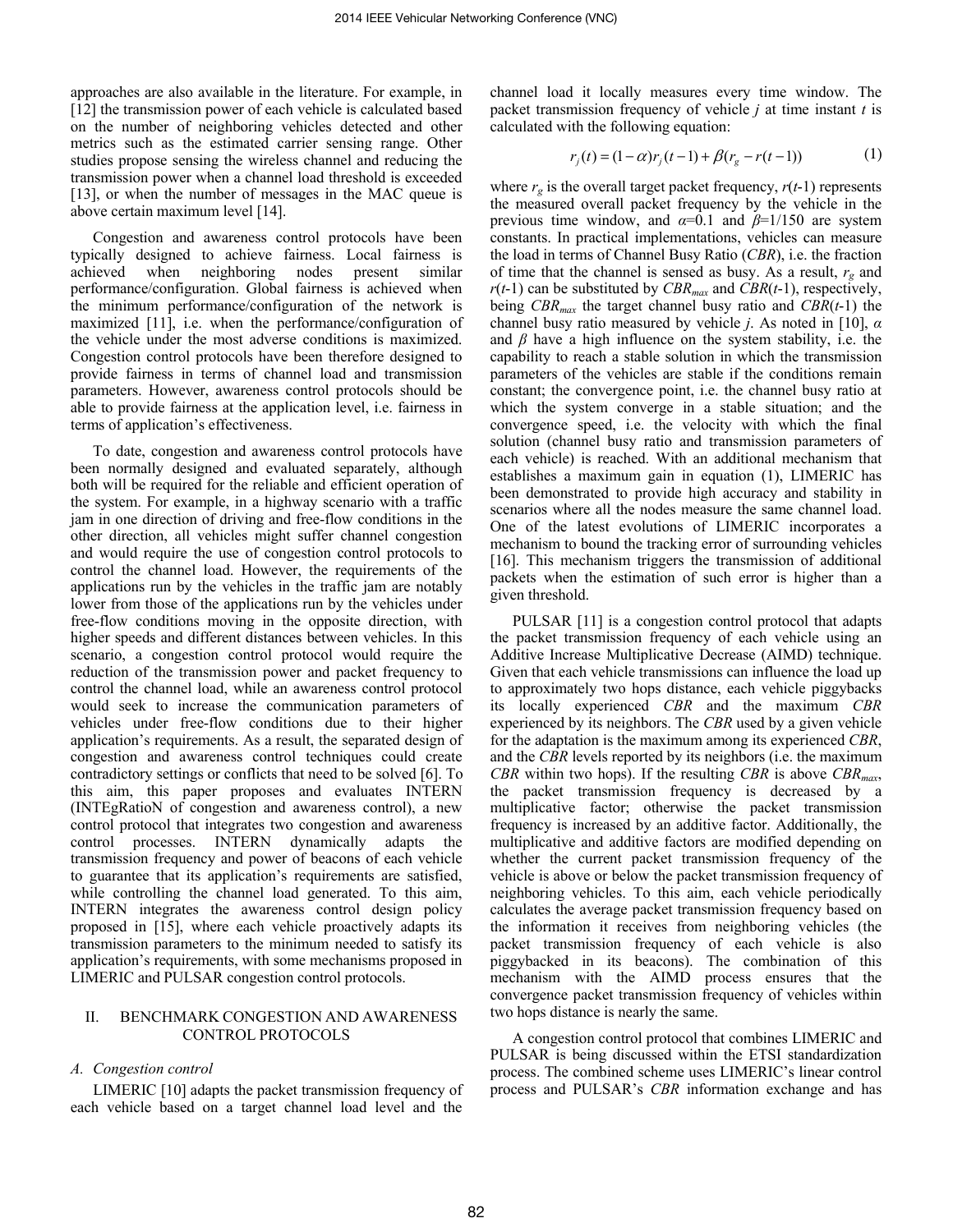been used as a reference for comparison in this paper. It will be referred to as LIMERIC+PULSAR.

## *B. Awareness control*

The awareness control protocol considered in this paper is MINT (minimum packet transmission frequency) and follows the design policy proposed in [15]. Following this policy, each vehicle proactively adapts its transmission parameters to the minimum needed to satisfy its individual application's requirements. An application is satisfactorily supported if the number of beacons correctly received per second at the established warning distance is higher than the application's packet reception frequency. As a result, MINT sets the packet transmission frequency equal to the application's packet reception frequency plus a fixed margin  $\Delta T_f$ =1Hz. The transmission power is then set to the level needed to ensure that the demanded packet reception frequency is guaranteed at the application's warning distance.

# III. INTEGRATING CONGESTION AND AWARENESS CONTROL

The overall objective of INTERN is that each vehicle configures its transmission parameters taking into account its application's requirements, while maintaining the channel load below the target *CBR*. As a result, under high traffic density conditions, all vehicles will use the minimum transmission parameters that satisfy their individual application's requirements. However, under lower traffic densities, vehicles will be able to increase their transmission parameters so that the target *CBR* is achieved and the channel is fully utilized. To this aim, INTERN integrates MINT with the linear control process proposed in LIMERIC. Additionally, to achieve global fairness, INTERN exploits the benefits of the 2-hops piggybacking proposed in PULSAR. Finally, INTERN calculates the transmission power following MINT, i.e. once the transmission frequency has been configured, the transmission power is set to the level needed to ensure that the demanded packet reception frequency is guaranteed at the application's warning distance.

INTERN configures the packet transmission frequency of each vehicle,  $T_f$ , as the minimum required by its application plus certain margin  $\Delta T_f$ . Then, the  $\Delta T_f$  parameter is dynamically calculated by each vehicle using a linear control process. Please note that LIMERIC proposes the adaptation of  $T_f$  to provide similar packet transmission frequency values to nearby vehicles (i.e. similar bandwidth allocated), but INTERN adapts  $\Delta T_f$  to ensure that the individual application's requirements are satisfied. The control process is designed so that the channel load is maintained below the target *CBR* level, i.e. *CBRmax*, considering the following linear control equation:

$$
\Delta T_f = \Delta T_f^T + \frac{\Delta T_f^T}{CBR_{2hops}} (CBR_{\text{max}} - CBR_{2hops})
$$
 (2)

This equation is similar to the one proposed in LIMERIC, but with a dynamic value for the  $\beta$  parameter:

$$
\beta = \frac{\Delta T_f^T}{CBR_{2hops}}\tag{3}
$$

*CBR2hops* is the maximum *CBR* experienced within two hops and is obtained following the PULSAR approach. To this aim, INTERN requires that each vehicle attaches to each beacon its locally experienced *CBR* and the maximum *CBR* experienced by its neighboring vehicles.

To achieve the goal of fairness at the application level, all vehicles should have a similar value for  $\Delta T_f$ , i.e. similar increments of the packet transmission frequency used with respect to the minimum they need. To ensure that the  $\Delta T_f$ parameter of vehicles within two hops distance is nearly the same, INTERN incorporates the PULSAR piggybacking approach for the  $\Delta T_f$  parameter. In particular, each vehicle also attaches to its beacons its current  $\Delta T_f$  and the minimum  $\Delta T_f$ received from its neighboring vehicles.  $\Delta T_f^T$  in equation (2) is then calculated by each vehicle as the minimum  $\Delta T_f$  reported by its neighbors. Thanks to this mechanism, vehicles will also rapidly adapt to variable traffic density conditions. For example, when a vehicle that is using a high  $\Delta T_f$  in an empty road enters a congested road, it will detect and rapidly adapt to the  $\Delta T_f$  values received from its new neighboring vehicles.

To ensure that the application's requirements are satisfied and avoid operating with packet transmission frequencies much higher than the ones required by the application, the  $\Delta T_f$ parameter has a minimum and a maximum value of 1Hz and 3Hz, respectively (different values would be possible). The minimum packet transmission frequency configured by a vehicle will be therefore at least 1Hz above the minimum required by its application.

## IV. PERFORMANCE EVALUATION

The performance of INTERN has been evaluated in different scenarios and considering different traffic densities. The results obtained have been compared to the ones obtained with MINT and the congestion control protocol that combines LIMERIC and PULSAR previously described (LIMERIC+PULSAR).

#### *A. Evaluation scenarios*

Two evaluation scenarios have been selected to demonstrate the benefits of INTERN under different challenging conditions. Similar scenarios and simulation conditions were considered e.g. in [11].

Scenario 1 – highway crossing (Fig. 1a). This scenario is especially aimed at evaluating the spatial distribution of the channel load and the application's effectiveness experienced by each vehicle. In this scenario the vehicles are uniformly distributed in the area highlighted in Fig. 1a. This scenario can be characterized by the traffic density in vehicles/km/lane, and the length of each of the four roads (3.5 km).

Scenario 2 - highway (Fig. 1b). This scenario is aimed at evaluating the influence of the movement of vehicles on the operation of the protocols. In particular, it will be used to evaluate the convergence and stability properties of the selected protocols when two groups of vehicles approach each other, as illustrated in Fig. 1b. Each group of vehicles is 2km long, occupies 2 lanes and has a uniform traffic density. All vehicles move at a constant speed of 120km/h. The length of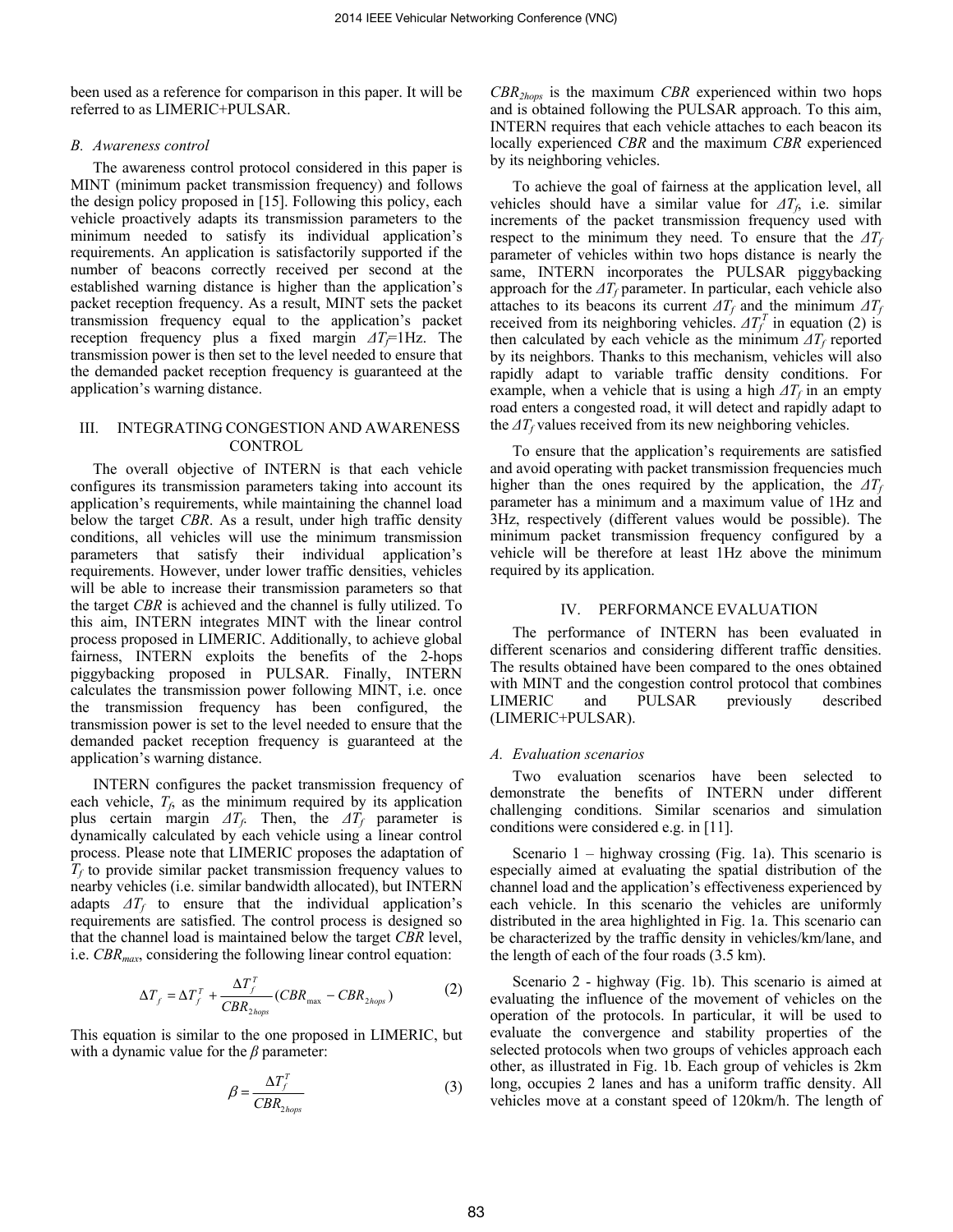the road is 7km, so that the two vehicle groups are perfectly aligned, one next to each other, after *t*=75 seconds.

All vehicles in the scenario periodically transmit beacons and dynamically adapt their transmission parameters based on one of the protocols selected. By default, all vehicles start using the maximum transmission power  $(P<sub>t</sub>=33dBm)$  and a random packet transmission frequency,  $T_f$ , between 1Hz and 10Hz. Based on [17], the Nakagami-*m* propagation model has been employed with *m*=3.

To be able to evaluate if the application's requirements of each vehicle are satisfied or not, each vehicle in the scenario runs a cooperative awareness application that requires that at least *R* beacons are correctly received per second by all vehicles within a given warning distance,  $W_d$ . To avoid limiting this study to a particular application, each vehicle sets its initial application's requirements randomly, with the warning distance varying between 50 and 200m and the packet reception frequency between 1Hz and 10Hz. The application's requirements of each vehicle are dynamic, and from the initial



TABLE I. COMMUNICATIONS AND SIMULATION PARAMETERS

| Parameter                                        | Value        |
|--------------------------------------------------|--------------|
| Packet size [Bytes]                              | 250          |
| Min. and Max. transmission power [dBm]           | $-10$ and 33 |
| Min. and Max. packet transmission frequency [Hz] | 1 and 20     |
| Min. and Max. $\Delta T_f$ [Hz]                  | 1 and $3$    |
| Data rate [Mbps]                                 | 6            |
| Carrier sense threshold [dBm]                    | $-90$        |
| Reception threshold [dBm]                        | $-82$        |
| Target channel busy ratio $(CBR_{max})$          | 0.6          |
| <i>CBR</i> measurement period [ms]               | 250          |
| Warning distance required $(W_d)$ [m]            | 50-200       |
| Packet reception frequency required $(R)$ [Hz]   | $1 - 10$     |
| Traffic density [vehicles/km/lane]               | 50, 75, 100  |
| Simulation time $[s]$ and simulation runs        | 150 and 10   |

settings they linearly vary during the simulation.

To evaluate each protocols' capacity to satisfy the applications' requirements, we have defined the  $D_p$  metric. This metric represents the difference between the packet reception frequency demanded by the application and the number of packets that are actually received per second at the applications' warning distance. The requirements of an application are therefore satisfied if  $D_p$ >0.

*CBRmax* has been set to 0.6 following [10], since it is the CBR value that maximizes the throughput or number of successful messages exchanged per second. Table I summarizes some of the most significant communication and simulation parameters considered in this paper.

## *B. Congestion and awareness control in scenario 1 – highway crossing*

This scenario has been mainly used to evaluate the spatial distribution of the channel load and the application's effectiveness experienced when using the 3 protocols under study. In particular, Figures 2 and 3 plot the average spatial distribution of the *CBR* and  $D_p$ , respectively, as a function of the distance to the intersection under different traffic densities; the vertical lines represent the  $5<sup>th</sup>$  and  $95<sup>th</sup>$  percentiles.

The results depicted in Fig. 2a show that higher *CBR* levels are obtained at short distances to the intersection due to the higher number of neighboring vehicles in that area. Additionally, the *CBR* experienced with MINT increases as the traffic density increases. This is the case because with MINT each vehicle is configured with the minimum transmission power and frequency required to satisfy its application's requirements, without any specific control of the channel load. As a consequence, the application requirements are satisfied with a constant  $D<sub>p</sub>$  metric, independently of the traffic density (see Fig. 3a). Under low and medium traffic densities, the use of the minimum transmission parameters required also results in that the maximum *CBR* level experienced is lower than *CBRmax* and therefore vehicles do not exploit the full channel capacity. With very high traffic densities, i.e. 100veh/km/lane, even the use of the minimum transmission parameters required results in *CBR* levels above the target *CBRmax*=0.6 for vehicles close to the intersection. This result demonstrates that in this situation the application's requirements of all vehicles cannot be satisfied simultaneously without exceeding the target *CBR*.

Fig. 2b shows that LIMERIC+PULSAR is able to strictly maintain the *CBR* experienced below *CBRmax* irrespective of the traffic density. Vehicles dynamically adapt their packet transmission frequency to the channel load, while using the maximum power. The constant use of the maximum power by all vehicles results in that vehicles are able to detect each other at large distances. As a consequence, similar *CBR* levels can be obtained by vehicles located at larger distances than with e.g. MINT. Moreover, LIMERIC+PULSAR does not take into account that vehicles may have varying application's requirements, and accordingly set their packet transmission frequency to similar values. Since the packet reception frequency required by each vehicle was set between 1Hz and 10Hz in this work, this results in that the application's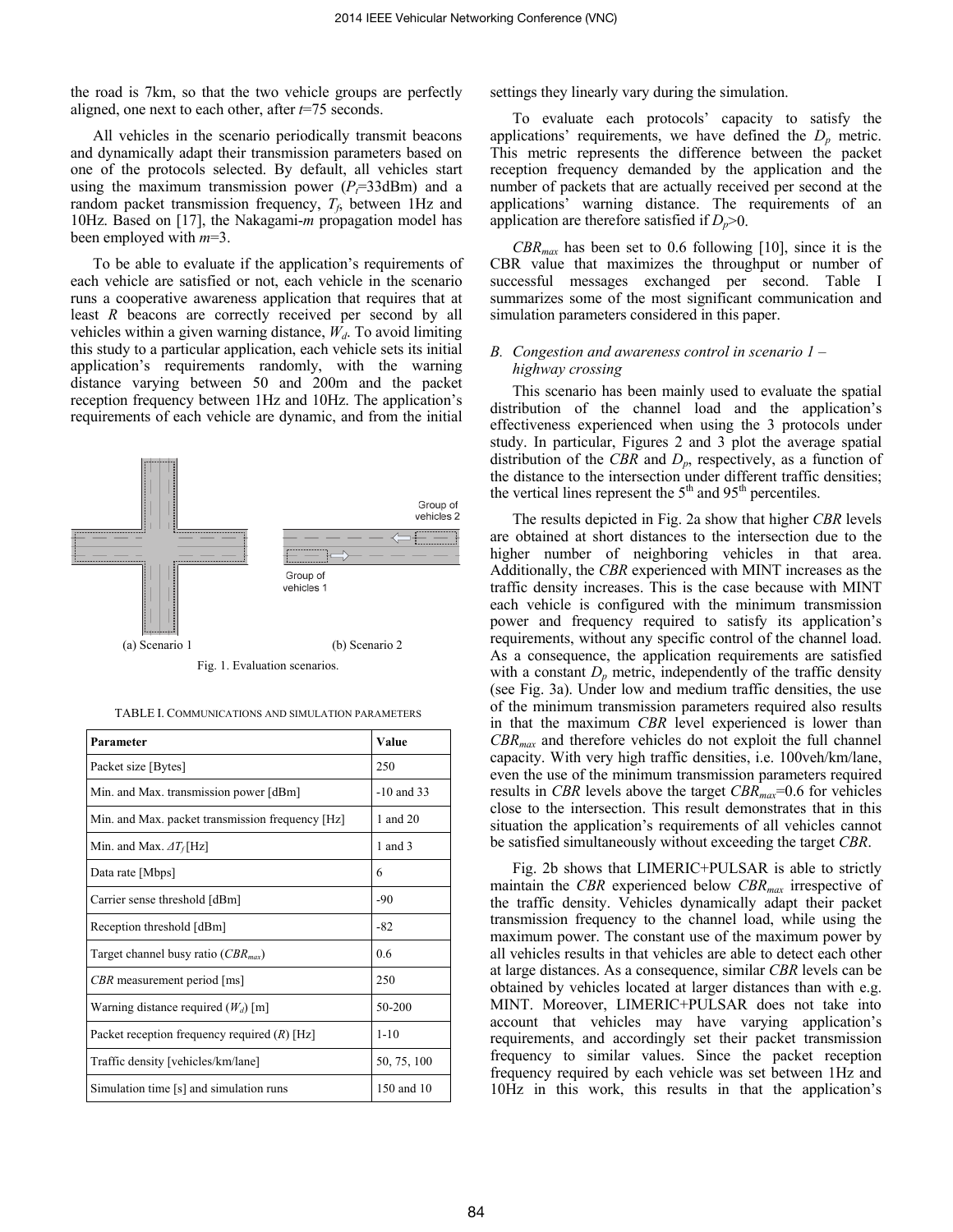

Fig. 2. Average spatial distribution of the *CBR* (Channel Busy Ratio) experienced to evaluate the channel load for different traffic densities in scenario 1. The vertical lines represent the  $5<sup>th</sup>$  and  $95<sup>th</sup>$  percentiles.



Fig. 3. Average spatial distribution of the  $D<sub>p</sub>$  metric (difference between the number of packets per second demanded by the application and the number of packets that are received per second at the warning distance) to evaluate the application's effectiveness for different traffic densities in scenario 1. The vertical lines represent the 5<sup>th</sup> and 95<sup>th</sup> percentiles. The application's requirements are satisfied if  $D_p > 0$ .

requirements are not satisfied: negative  $D<sub>n</sub>$  values are obtained for nearly all vehicles in the scenario as shown in Fig. 3b.

It is interesting to remark that in the scenarios with traffic densities of 50 and 75 vehicles/km/lane, there was sufficient channel capacity to satisfy the requirements of all vehicles, as demonstrated with MINT. However, the configuration of each vehicle's transmission parameters focusing only on the channel load experienced with LIMERIC+PULSAR results in that only the application's requirements of some of them could be satisfied. These results demonstrate the need of a proper integration of congestion and awareness control protocols to more efficiently distribute the radio resources so that the requirements of all vehicles are satisfied, which is the objective of INTERN.

The average spatial distribution of the *CBR* experienced with INTERN is shown in Fig. 2c. Instead of using the minimum parameters required, they are increased until the *CBRmax* level is reached at the center of the intersection, following the control process proposed. As it can be observed, INTERN successfully maintains the *CBR* strictly below *CBRmax* in the low and medium traffic density scenarios. In fact, vehicles experiencing low *CBR* values do not increase their transmission parameters to avoid increasing the *CBR* levels of the vehicles that are close to the intersection, thanks to the information piggybacking process considered. In the scenario with 100veh/km/lane, vehicles that are close to the intersection use the minimum transmission power and packet frequency required to satisfy their application's requirements.

As a consequence, the *CBR* experienced with INTERN for these vehicles is equivalent to the one experienced with MINT, demonstrating the adaptability of INTERN to the traffic density conditions. Finally, the results plotted in Fig. 3c show the *Dp* metric obtained with INTERN. As previously mentioned, with 100veh/km/lane, INTERN detects that vehicles close to the intersection need to operate using the minimum transmission parameters and therefore their  $D_p$  levels are equivalent to the ones obtained with MINT. As long as the traffic density is decreased, vehicles are able to increase their packet transmission frequency to fully utilize the channel and therefore they experience higher  $D_p$  levels, as shown in Fig. 3c. Higher  $D_p$  levels reduce the risks of unexpected channel variations that provoke that transmission settings are not capable of guaranteeing the applications requirements at the receiving vehicles. In any case, the  $D_p$  metric obtained is always positive, demonstrating the capability of INTERN to satisfy the application's requirements, i.e. the number of received packets per second at the applications' warning distance is higher than the required one.

To provide more details about the spatial distribution of the configuration parameters used by each vehicle, Fig. 4 and 5 present a snapshot of the packet transmission frequency and power used by each vehicle after 50 seconds of simulation time. As it can be observed, with INTERN and MINT vehicles adapt their packet transmission frequency to their individual application's requirements and therefore very different values can be used. However, with LIMERIC+PULSAR the packet transmission frequency and power used by all vehicles is very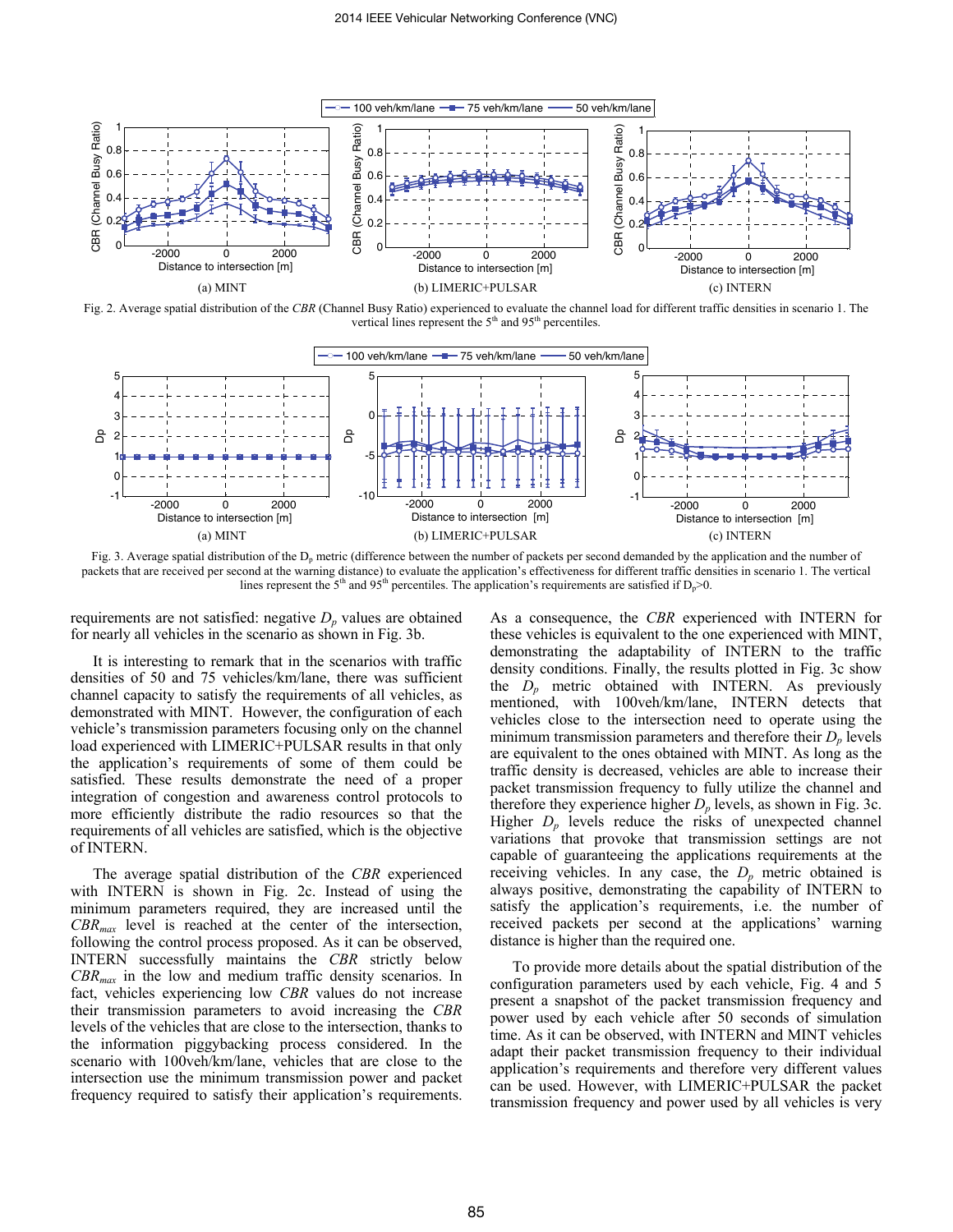

Fig. 5. Snapshot of the transmission power used by each vehicle in scenario 1 for 50 veh/km/lane after 50s of simulation time.

similar. While all vehicles always use the maximum power, their packet transmission frequency is adapted so that similar values are obtained for neighboring vehicles, irrespective of their application's requirements.

The randomness shown in Fig. 4 and 5 for the packet transmission frequency and power for INTERN is due to the randomly selected applications requirements for each vehicle to avoid limiting this study to a particular application and considering that they can be context dependent [5]. To demonstrate the stability obtained with INTERN, Fig. 6 shows the time evolution of the  $D<sub>p</sub>$  metric for two selected vehicles. The requirements of their applications are satisfied, since  $D_p$  is higher than 0. The oscillations of the  $D_p$  metric resulting from the control process are maintained under control and are in the same order or even lower than e.g. the packet transmission frequency variations obtained in [10].



Fig. 6. Stability of the  $D_p$  metric with INTERN for two selected vehicles in scenario 1 for 50 veh/km/lane.

## *C. Congestion and awareness control in scenario 2 - highway*

Scenario 2 has been designed to analyze the stability and convergence of the evaluated protocols. Fig. 7 and 8 plot the *CBR* and  $D_p$  metrics experienced in scenario 2 with respect to the position in the highway (Position=0 represents the center of the scenario) for three representative time instants:  $t=25s$ ,  $t=50s$ (when approximately the two groups of vehicles reach the center of the scenario) and *t*=75s (when the two groups of vehicles are aligned one next to each other) and considering 50veh/km/lane. These three representative time instants have been selected to show the evolution of the channel load and application's effectiveness obtained.

With MINT, the *CBR* increases as the two groups of vehicles approach the center of the scenario (Fig. 7a), given that vehicles do not adapt their parameters based on the channel load experienced. As a consequence, when the two groups are far from each other (*t*=25s), the CBR experienced is much lower than the one experienced when the two groups of vehicles are aligned (*t*=75s). Since vehicles always use the minimum transmission parameters needed, the  $D_p$  metric is constant during the simulation (see Fig. 8a). Similar trends have been obtained for 75veh/km/lane, but with higher channel load levels. For 100veh/km/lane the target *CBRmax* level is exceeded at the center of the scenario when the two groups are aligned one next to each other at *t*=75s. This result demonstrate again that in this scenario the application's requirements of all vehicles cannot be satisfied without exceeding the target channel load level.

When using LIMERIC+PULSAR, vehicles transmit using the maximum power and adapt the packet transmission frequency based on the channel load. As shown in Fig. 7b, the maximum *CBR* level experienced in the scenario is maintained below *CBRmax* as the two groups of vehicles approach each other. With LIMERIC+PULSAR, neighboring vehicles tend to use similar packet transmission frequencies. Since they can have different application's requirements, the  $D_p$  levels they experience are different (see Fig. 8b) and negative values can be obtained. Under higher traffic densities, the packet transmission frequency is decreased to maintain the *CBR* below  $CBR_{max}$ , and therefore lower  $D_p$  values are obtained. These results demonstrate again that the application's requirements are not necessarily satisfied with LIMERIC+PULSAR, although there is sufficient channel capacity.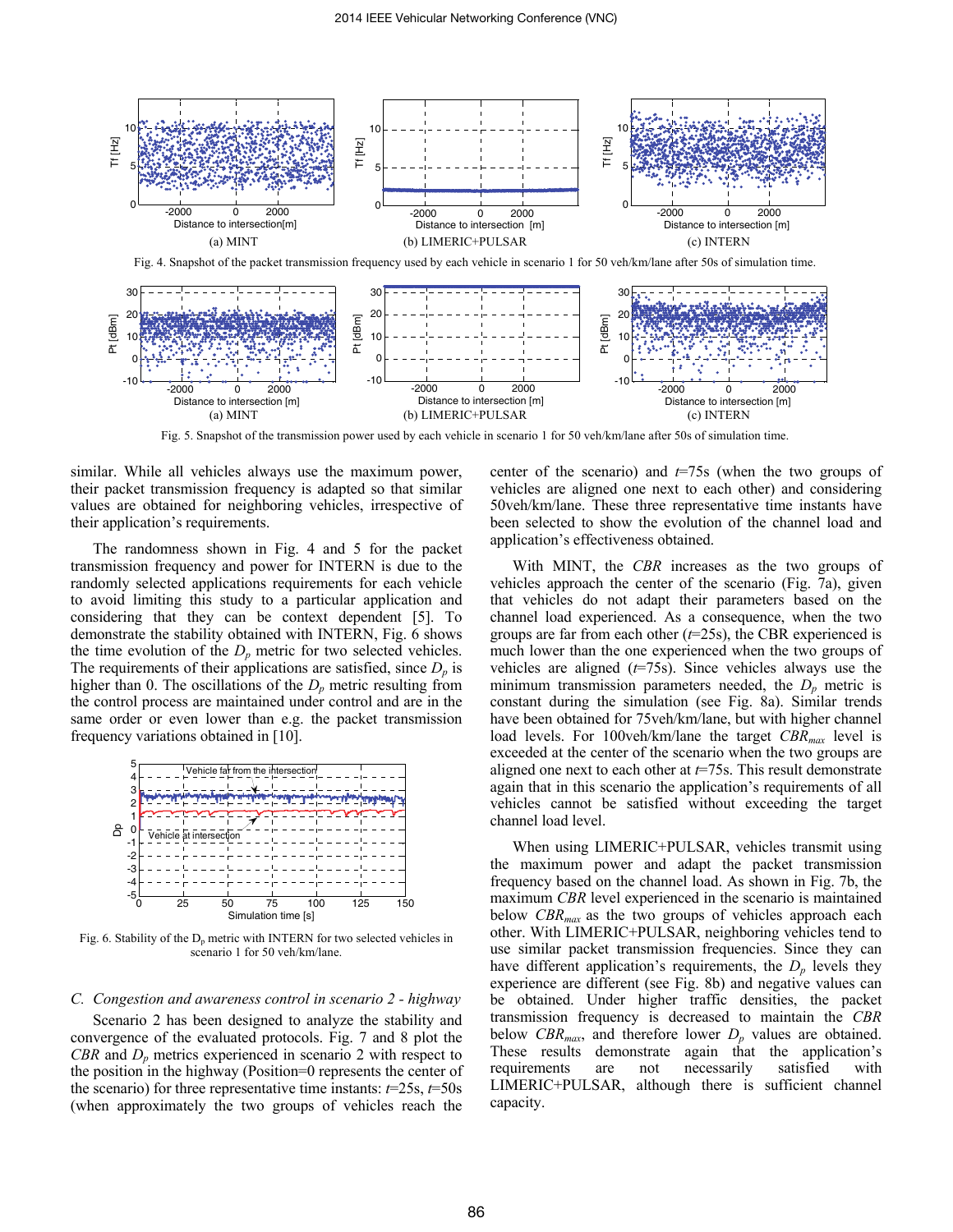

Fig. 7. CBR (Channel Busy Ratio) metric to evaluate the channel load for 3 representative time instants and 50veh/km/lane in scenario 2. The vertical lines represent the  $5<sup>th</sup>$  and  $95<sup>th</sup>$  percentiles.



Fig. 8. D<sub>p</sub> metric (difference between the number of packets per second demanded by the application and the number of packets that are received per second at the warning distance) to evaluate the application's effectiveness for 3 representative time instants and 50veh/km/lane in scenario 2. The vertical lines represent the 5<sup>th</sup> and 95<sup>th</sup> percentiles. The application's requirements are satisfied if  $D_p$ >0.

With INTERN, vehicles adapt their transmission parameters based on their individual application's requirements and the channel load experienced. At *t*=25s, the two groups of vehicles are far from each other and the channel load experienced is low (Fig. 7c). As a result, vehicles operate at the maximum  $\Delta T_f$  and therefore constant  $D_p$  values are obtained (Fig. 8c). As the two groups of vehicles approach each other, the channel load increases and the  $\Delta T_f$  parameter decreases, resulting in smooth variations of the  $D_p$  metric. Thanks to the information exchange of INTERN, nearby vehicles present very similar *Dp* values, thereby satisfying the objective of fairness at the application level. Similar trends have been obtained for 75 veh/km/lane: the *CBR* level was also maintained below  $CBR_{max}$  and the  $D_p$  metric measured was